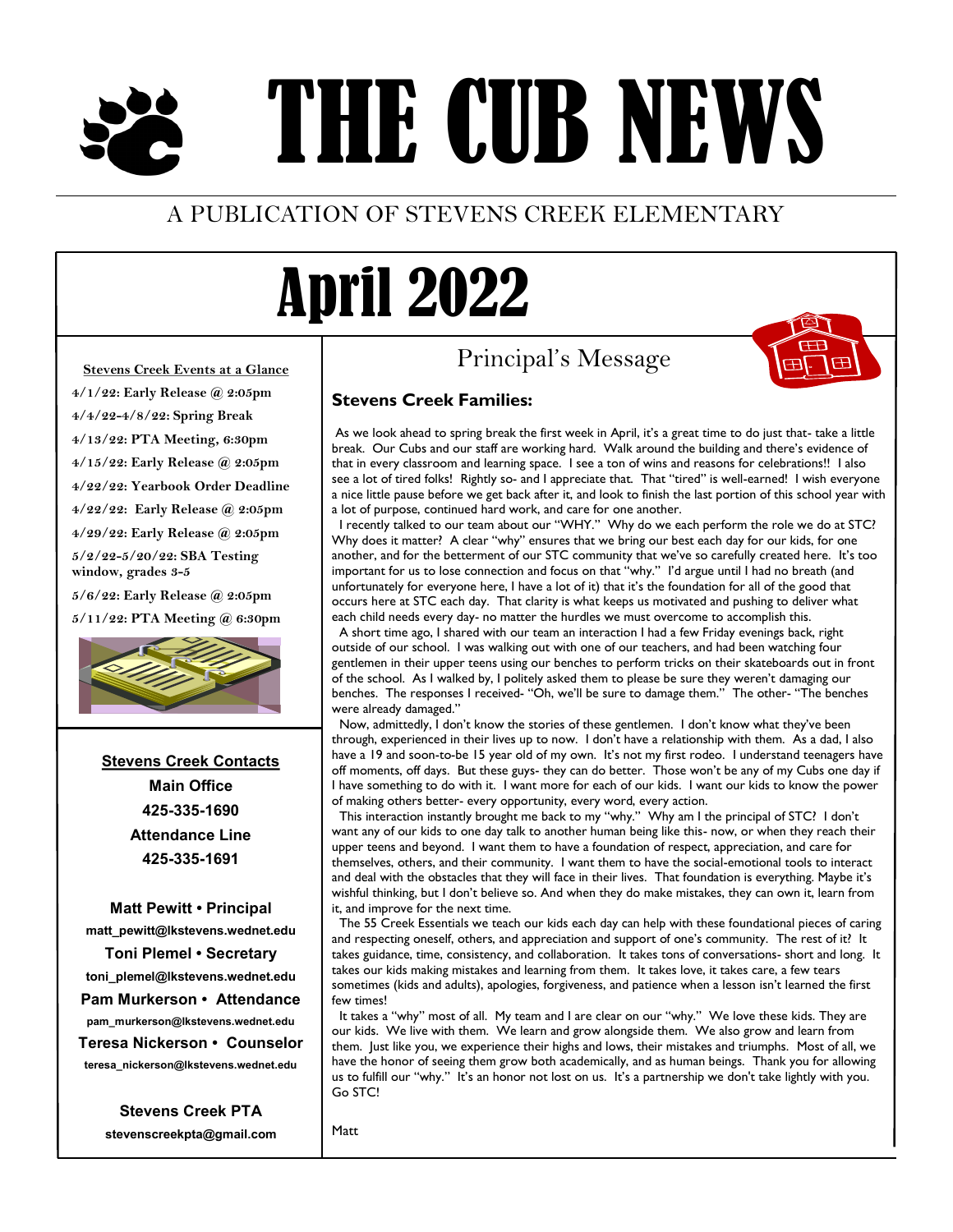#### **Spring Break**

There will be No School the week of April 4th-7th for Spring Break. School will resume Monday, April 11th. Enjoy your week off!



#### **Crusin' Cubs Running Club**

 Every Tuesday & Thursday (weather permitting) students can wear their running shoes for a lunch recess running club. Students can walk/run around the track during lunch recess (monitored by staff). Every time a student runs 6 laps it is a mile. As crusin' cubs achieve more and more miles, the student can earn half marathon (13.1 miles) and marathon medals (26.2 miles) which will be awarded during PE class. Our first medals were distributed last week.

#### **Cruisin Cub Stats as of March 28th**

17,493 laps = 2,915,5 miles



Aala Alghazali, 199 laps = 33 miles

Jackson Politte 486 laps = 81 miles

#### **K-2nd Student Leaders:**

Arina Berdiugina, 132 laps = 22 miles

Lawson Fuller, 311 laps = 51.8 miles

Be sure to encourage your child to wear their running shows and participate in this fun, healthy activity during lunch recess on Tuesday & Thursday.

#### **Stevens Creek PTA News**

- Please consider joining PTA. To join our PTA visit this link: [https://www.memberplanet.com/packetview/](https://www.memberplanet.com/packetview/stevenscreekpta/membership) [stevenscreekpta/membership](https://www.memberplanet.com/packetview/stevenscreekpta/membership)
- Yearbook pre-sale currently underway. The cost is \$20 (additional costs for Shout-outs & Kinder Cub page). Order forms should be returned to the office. The deadline for returning these orders is April 22nd.
- Our next PTA Meeting will be on April 13th @ 6:30pm via Zoom. Look for the link to be emailed to our members soon. We hope you can join us.
- To contact the PTA just drop them an email at: stevenscreekpta@gmail.com.
- "STC Spirit Wear will be available for order beginning April 1st! Orders may be placed online at [https://](https://stevenscreekpta.square.site/) [stevenscreekpta.square.site](https://stevenscreekpta.square.site/) (Square Processing Fee of 2.9% will be charged). Paper order forms are available to print at [www.stevenscreekpta.com](http://www.stevenscreekpta.com/) and may be turned into the office with cash or check (made payable to 'Stevens Creek PTA') by April 22nd. Questions, please contact Samantha at [stevenscreekpta@gmail.com.](mailto:stevenscreekpta@gmail.com)

#### **Lost & Found**

 Our lost & found racks are overflowing,. Be sure to have your student check the racks for lost jackets, coats, lunch boxes, water bottles, hats, gloves and umbrellas. Our lost & Found will be donated to charity following spring break.



#### **Kindergarten Registration-Class of 2035**

 Kindergarten registration paperwork is now being accepted for the fall of 2022. Registration packets can be picked-up in the office or are available for download from the LSSD website. Once the paperwork is completed, it can be returned to our office.

 In addition, once your student is registered for kindergarten you can then sign them up for our "Ready for Kindergarten" program. This four-day opportunity from August 22 to 25 offers a safe and welcoming introduction to elementary school for families and students, relieving many first-day anxieties. You can find the reservation link on the LSSD website (www.lkstevens.wednet.edu) under Announcements on the homepage.

#### **2022/2023 PTA Position Nominations**

 The PTA will be accepting nominations for the following positions April 1st through May 11th (self nominations gladly accepted). Voting on these positions will take place at the May 11th PTA meeting. The 2022/2023 Board members will be announced in the June Newsletter. Details on these positions will be posed to the PTA Facebook page soon and can be found on the website (www.stevenscreekpta.com). If you are not interested in holding a board position, but would like to be more involved & support the PTA, please reach out to them, StevensCreekPTA@gmail.com.

#### **2022/2023 PTA Board Positions:**

President

Vice President of Communications

Vice President of Membership/Volunteers

**Treasurer** 

**Secretary** 

Yearbook Coordinator